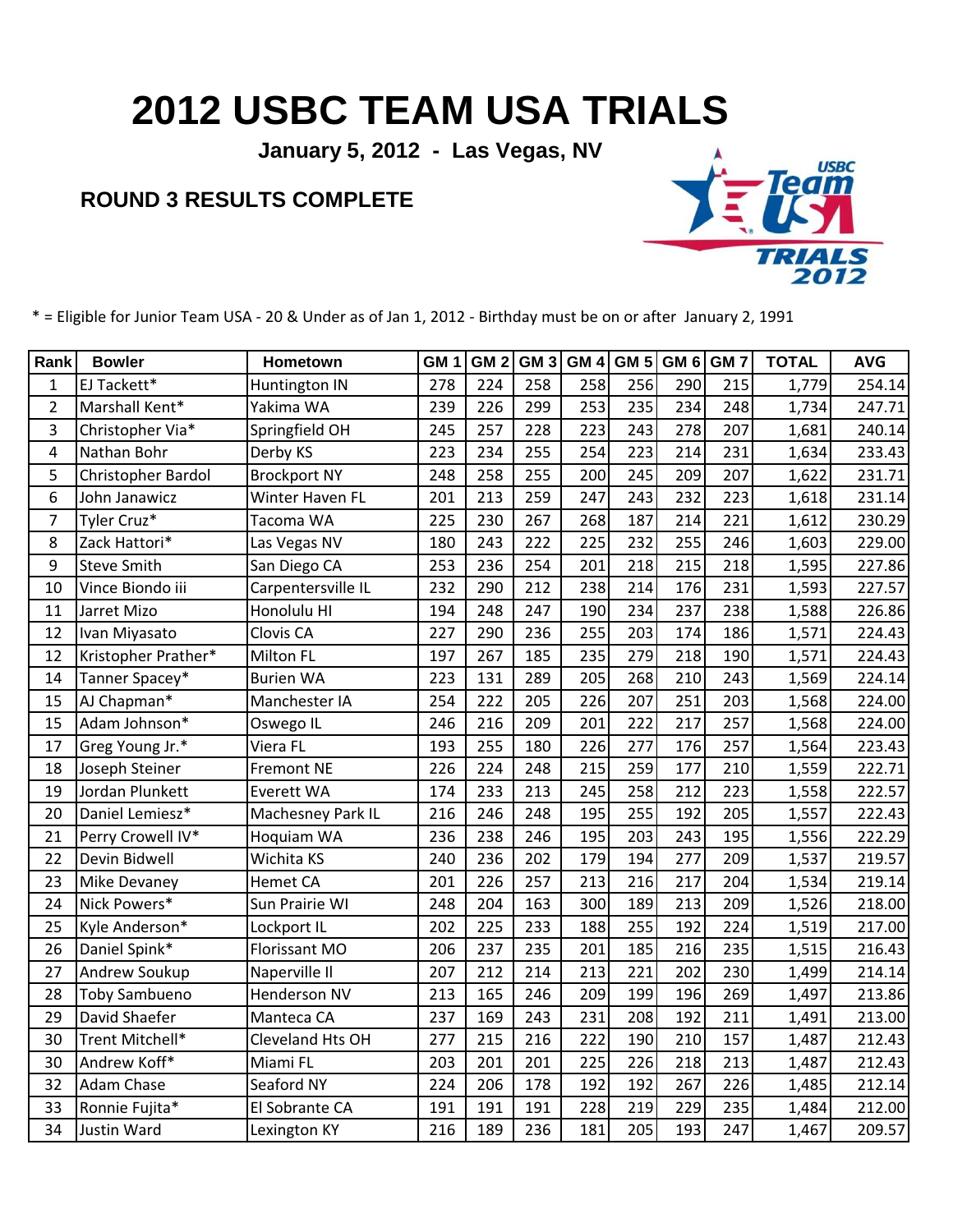| 35 | Aaron Koch               | <b>Grand Rapids MI</b> | 175 | 186 | 227 | 226 | 241 | 194 | 210 | 1,459 | 208.43 |
|----|--------------------------|------------------------|-----|-----|-----|-----|-----|-----|-----|-------|--------|
| 36 | John Gallagher jr*       | <b>Stuart FL</b>       | 177 | 181 | 186 | 224 | 249 | 233 | 204 | 1,454 | 207.71 |
| 37 | Cody Shoemaker*          | Hanover PA             | 203 | 214 | 233 | 252 | 184 | 167 | 199 | 1,452 | 207.43 |
| 37 | Alan Mojado              | Fallbrook CA           | 183 | 183 | 239 | 175 | 204 | 224 | 244 | 1,452 | 207.43 |
| 39 | Devyn Williams*          | Anchorage AK           | 187 | 214 | 236 | 224 | 176 | 254 | 157 | 1,448 | 206.86 |
| 40 | Cristian Azcona*         | San Juan PR            | 201 | 181 | 213 | 229 | 180 | 221 | 222 | 1,447 | 206.71 |
| 41 | Mark Allen*              | Mason OH               | 214 | 191 | 193 | 193 | 203 | 215 | 237 | 1,446 | 206.57 |
| 42 | Michael Fagan            | <b>Grapevine TX</b>    | 215 | 180 | 176 | 191 | 202 | 224 | 257 | 1,445 | 206.43 |
| 43 | Andrew Anderson*         | <b>Holly MI</b>        | 234 | 188 | 191 | 157 | 231 | 240 | 202 | 1,443 | 206.14 |
| 44 | Jon Trzcinski            | <b>Bay Shore NY</b>    | 257 | 183 | 199 | 222 | 184 | 172 | 224 | 1,441 | 205.86 |
| 45 | Nicholas Christy*        | Newport NC             | 214 | 193 | 201 | 204 | 221 | 203 | 203 | 1,439 | 205.57 |
| 46 | Matthew Robbins*         | Pacifica CA            | 200 | 228 | 258 | 171 | 220 | 188 | 173 | 1,438 | 205.43 |
| 47 | Gary Faulkner*           | Memphis TN             | 201 | 194 | 150 | 200 | 255 | 200 | 237 | 1,437 | 205.29 |
| 48 | <b>Randy Cote</b>        | Red Rock AZ            | 178 | 178 | 194 | 223 | 205 | 221 | 237 | 1,436 | 205.14 |
| 49 | Michael Fujita*          | El Sobrante CA         | 192 | 171 | 236 | 196 | 206 | 234 | 197 | 1,432 | 204.57 |
| 50 | Kenny Benoit*            | Topeka KS              | 212 | 245 | 218 | 206 | 172 | 185 | 188 | 1,426 | 203.71 |
| 51 | Thomas Baral*            | Palm City FL           | 181 | 244 | 173 | 211 | 255 | 175 | 186 | 1,425 | 203.57 |
| 52 | Eric Gauroniak*          | Palm City FL           | 207 | 208 | 171 | 258 | 205 | 210 | 163 | 1,422 | 203.14 |
| 53 | <b>Blake Paris*</b>      | <b>Brentwood CA</b>    | 236 | 171 | 238 | 210 | 204 | 214 | 148 | 1,421 | 203.00 |
| 53 | <b>Bradley Miller</b>    | Raytown MO             | 234 | 224 | 247 | 170 | 166 | 203 | 177 | 1,421 | 203.00 |
| 53 | Steven Villanueva        | N Las Vegas NV         | 199 | 227 | 181 | 211 | 216 | 161 | 226 | 1,421 | 203.00 |
| 56 | Darren Tang*             | San Francisco CA       | 177 | 201 | 217 | 201 | 192 | 240 | 191 | 1,419 | 202.71 |
| 56 | Max Potash*              | Arlington Heights IL   | 175 | 227 | 193 | 230 | 208 | 180 | 206 | 1,419 | 202.71 |
| 58 | Geoffrey Young           | <b>Denton TX</b>       | 227 | 203 | 210 | 184 | 214 | 190 | 190 | 1,418 | 202.57 |
| 58 | Armando Godoy*           | Stockton CA            | 187 | 144 | 187 | 183 | 246 | 268 | 203 | 1,418 | 202.57 |
| 58 | Roger Petrin*            | Matthews NC            | 187 | 171 | 181 | 210 | 192 | 240 | 237 | 1,418 | 202.57 |
| 61 | Michael Dolan            | Fond Du Lac WI         | 213 | 133 | 275 | 169 | 210 | 210 | 204 | 1,414 | 202.00 |
| 62 | Adam Peters*             | Sioux Falls SD         | 179 | 189 | 196 | 195 | 255 | 230 | 168 | 1,412 | 201.71 |
| 63 | Reed Ross*               | Faribault MN           | 156 | 218 | 199 | 222 | 173 | 242 | 197 | 1,407 | 201.00 |
| 64 | Wesley Low jr*           | Palmdale CA            | 213 | 242 | 190 | 179 | 199 | 220 | 163 | 1,406 | 200.86 |
| 65 | Jacob Boresch*           | Kenosha WI             | 197 | 155 | 265 | 193 | 174 | 224 | 195 | 1,403 | 200.43 |
| 66 | Riley Dempsey*           | Avondale AZ            | 252 | 223 | 182 | 161 | 249 | 149 | 186 | 1,402 | 200.29 |
| 67 | Joe Krison               | Anchorage AK           | 159 | 162 | 179 | 236 | 226 | 203 | 236 | 1,401 | 200.14 |
| 68 | Matthew Gasn*            | Laurel MD              | 213 | 193 | 169 | 216 | 170 | 257 | 182 | 1,400 | 200.00 |
| 68 | Matthew Sanders*         | Evansville IN          | 173 | 209 | 191 | 182 | 218 | 201 | 226 | 1,400 | 200.00 |
| 70 | Michael Coffey*          | Melbourne FL           | 257 | 217 | 170 | 206 | 171 | 180 | 194 | 1,395 | 199.29 |
| 71 | Darwin Wimer             | Mesquite NV            | 202 | 192 | 215 | 196 | 201 | 191 | 194 | 1,391 | 198.71 |
| 71 | Kyle Sherman*            | O'Fallon MO            | 222 | 206 | 194 | 192 | 198 | 168 | 211 | 1,391 | 198.71 |
| 73 | Scott Boyle*             | Salida CA              | 189 | 144 | 257 | 169 | 245 | 187 | 199 | 1,390 | 198.57 |
| 74 | Austin Hunt*             | Kennewick WA           | 234 | 191 | 183 | 182 | 192 | 214 | 192 | 1,388 | 198.29 |
| 75 | <b>Matthew Tuckfield</b> | Miami FL               | 211 | 169 | 189 | 200 | 194 | 201 | 219 | 1,383 | 197.57 |
| 76 | Jacob Peters             | Decatur IL             | 212 | 180 | 176 | 186 | 199 | 214 | 215 | 1,382 | 197.43 |
| 77 | <b>Greg Geering</b>      | Fresno CA              | 183 | 236 | 186 | 184 | 181 | 211 | 196 | 1,377 | 196.71 |
| 78 | Tyler Vocks*             | Taylorville IL         | 202 | 207 | 233 | 152 | 207 | 208 | 164 | 1,373 | 196.14 |
| 79 | Kamron Doyle*            | <b>Brentwood TN</b>    | 210 | 278 | 195 | 187 | 151 | 192 | 158 | 1,371 | 195.86 |
| 80 | <b>Kevin Tatrow</b>      | Wichita KS             | 206 | 211 | 194 | 212 | 192 | 170 | 181 | 1,366 | 195.14 |
| 81 | Daniel Hansen*           | Henderson NV           | 167 | 205 | 183 | 195 | 148 | 227 | 237 | 1,362 | 194.57 |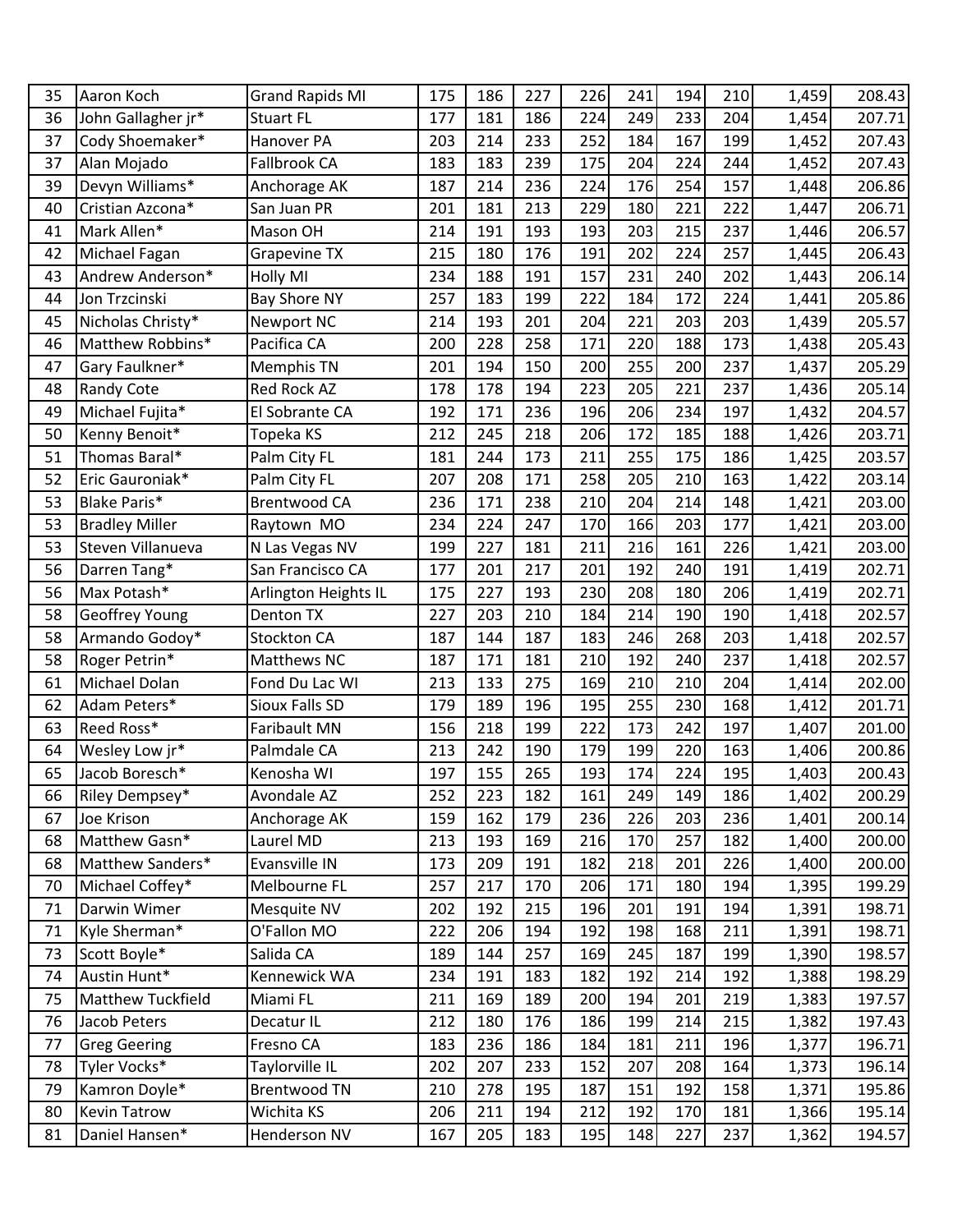| 82  | Jordan Ferrer           | <b>Henderson NV</b>   | 159 | 213 | 170 | 226 | 192 | 210 | 191 | 1,361 | 194.43 |
|-----|-------------------------|-----------------------|-----|-----|-----|-----|-----|-----|-----|-------|--------|
| 83  | Oscar Chan*             | Diamond Bar CA        | 214 | 200 | 198 | 169 | 212 | 166 | 199 | 1,358 | 194.00 |
| 84  | Adam Dubia*             | Whittier CA           | 205 | 212 | 219 | 176 | 163 | 215 | 163 | 1,353 | 193.29 |
| 85  | Raymond Spink*          | Florissant MO         | 168 | 176 | 212 | 188 | 181 | 214 | 212 | 1,351 | 193.00 |
| 86  | <b>Chris Pierson</b>    | Waukesha WI           | 200 | 204 | 184 | 210 | 194 | 200 | 157 | 1,349 | 192.71 |
| 87  | Tyler Carroll*          | Roanoke IN            | 188 | 171 | 201 | 183 | 210 | 185 | 203 | 1,341 | 191.57 |
| 88  | Jacques Kaune*          | Anchorage AK          | 166 | 186 | 203 | 204 | 177 | 232 | 172 | 1,340 | 191.43 |
| 89  | Kevin Jones*            | Covina CA             | 191 | 211 | 178 | 128 | 206 | 201 | 224 | 1,339 | 191.29 |
| 90  | Miquel Lopez            | Wichita KS            | 188 | 189 | 183 | 246 | 235 | 149 | 147 | 1,337 | 191.00 |
| 91  | James Steiert*          | Palm City FL          | 216 | 202 | 168 | 139 | 181 | 232 | 197 | 1,335 | 190.71 |
| 92  | Matt Anastasia          | <b>Blue Island IL</b> | 190 | 180 | 168 | 172 | 221 | 215 | 188 | 1,334 | 190.57 |
| 93  | <b>Brett Cunningham</b> | Clay NY               | 199 | 181 | 183 | 217 | 177 | 183 | 193 | 1,333 | 190.43 |
| 93  | James Kraushaar*        | Crown Point IN        | 184 | 191 | 225 | 203 | 176 | 160 | 194 | 1,333 | 190.43 |
| 95  | Jacob Setchell*         | Manteca CA            | 169 | 159 | 161 | 184 | 247 | 232 | 180 | 1,332 | 190.29 |
| 96  | James Koss*             | <b>Brighton MI</b>    | 165 | 151 | 175 | 199 | 217 | 195 | 226 | 1,328 | 189.71 |
| 97  | Bobby Phillips*         | Roscoe IL             | 193 | 187 | 276 | 162 | 186 | 170 | 149 | 1,323 | 189.00 |
| 97  | Robert Altieri*         | Klamath Falls OR      | 171 | 197 | 198 | 181 | 187 | 194 | 195 | 1,323 | 189.00 |
| 99  | Chris Colella*          | <b>Templeton MA</b>   | 196 | 153 | 194 | 219 | 179 | 193 | 183 | 1,317 | 188.14 |
| 100 | <b>Steven Kiss</b>      | Clackamas OR          | 194 | 156 | 189 | 178 | 222 | 208 | 169 | 1,316 | 188.00 |
| 101 | Cory Barber*            | Rochester NY          | 167 | 160 | 217 | 202 | 213 | 159 | 195 | 1,313 | 187.57 |
| 102 | Robert Gotterbarn       | Garden City So NY     | 132 | 243 | 214 | 160 | 205 | 193 | 165 | 1,312 | 187.43 |
| 103 | Zac Tackett*            | Huntington IN         | 139 | 234 | 165 | 192 | 172 | 216 | 193 | 1,311 | 187.29 |
| 104 | David Schwartz*         | Racine WI             | 184 | 135 | 169 | 234 | 256 | 141 | 190 | 1,309 | 187.00 |
| 105 | <b>Martin Bedford</b>   | Las Vegas NV          | 156 | 165 | 245 | 169 | 181 | 201 | 182 | 1,299 | 185.57 |
| 106 | <b>Blake Demore</b>     | Springfield MO        | 168 | 188 | 183 | 188 | 169 | 201 | 201 | 1,298 | 185.43 |
| 107 | Devin Golden*           | Bethlemhem PA         | 215 | 193 | 187 | 180 | 178 | 185 | 155 | 1,293 | 184.71 |
| 108 | Dan Rawsthorne          | Federal Way WA        | 175 | 168 | 176 | 182 | 158 | 182 | 248 | 1,289 | 184.14 |
| 109 | David Cook              | Hoffman Estates IL    | 180 | 165 | 191 | 171 | 189 | 200 | 190 | 1,286 | 183.71 |
| 110 | Andrew Klingler*        | Jenison MI            | 166 | 170 | 151 | 192 | 205 | 188 | 206 | 1,278 | 182.57 |
| 110 | Bradley Crouse*         | Nazareth PA           | 185 | 195 | 183 | 160 | 169 | 172 | 214 | 1,278 | 182.57 |
| 112 | Kyle King*              | Glendale AZ           | 179 | 205 | 171 | 181 | 173 | 200 | 167 | 1,276 | 182.29 |
| 113 | <b>Brandon Williams</b> | Lufkin TX             | 163 | 214 | 160 | 192 | 180 | 216 | 148 | 1,273 | 181.86 |
| 114 | Adam Thiedke*           | Liberty MO            | 159 | 193 | 194 | 183 | 144 | 195 | 199 | 1,267 | 181.00 |
| 115 | Jay Witt                | Kaufman TX            | 150 | 209 | 178 | 192 | 169 | 178 | 185 | 1,261 | 180.14 |
| 116 | Thomas Wolf             | <b>Bismarck ND</b>    | 195 | 161 | 219 | 173 | 151 | 170 | 190 | 1,259 | 179.86 |
| 117 | <b>Brandon Perino</b>   | Clovis CA             | 188 | 193 | 166 | 198 | 180 | 175 | 156 | 1,256 | 179.43 |
| 118 | Chris O'neil            | Hoffman Estates IL    | 162 | 211 | 147 | 193 | 160 | 201 | 179 | 1,253 | 179.00 |
| 119 | Clarence White III      | Mountain House CA     | 205 | 190 | 188 | 150 | 193 | 174 | 148 | 1,248 | 178.29 |
| 120 | Stephen Dubatowka*      | <b>Beaufort SC</b>    | 216 | 208 | 163 | 148 | 175 | 141 | 192 | 1,243 | 177.57 |
| 121 | Ethan Lebeau*           | Fort Totten ND        | 147 | 173 | 180 | 187 | 179 | 175 | 192 | 1,233 | 176.14 |
| 122 | Chris Rocha             | Rialto CA             | 176 | 203 | 208 | 153 | 155 | 182 | 151 | 1,228 | 175.43 |
| 123 | Richy Kapadia*          | Memphis TN            | 170 | 120 | 200 | 202 | 173 | 203 | 151 | 1,219 | 174.14 |
| 124 | <b>Skyler Harms</b>     | <b>Brookings SD</b>   | 168 | 165 | 182 | 132 | 260 | 158 | 147 | 1,212 | 173.14 |
| 125 | Ignacio Hernandez       | San Bernardino CA     | 165 | 179 | 192 | 146 | 155 | 199 | 161 | 1,197 | 171.00 |
| 126 | <b>William Halen</b>    | Kennesaw GA           | 173 | 173 | 168 | 211 | 127 | 187 | 154 | 1,193 | 170.43 |
| 127 | Brandon Biondo*         | Carpentersville IL    | 155 | 208 | 200 | 124 | 170 | 166 | 167 | 1,190 | 170.00 |
| 128 | Christopher Saunders*   | Lakeville MN          | 183 | 169 | 145 | 194 | 225 | 153 | 120 | 1,189 | 169.86 |